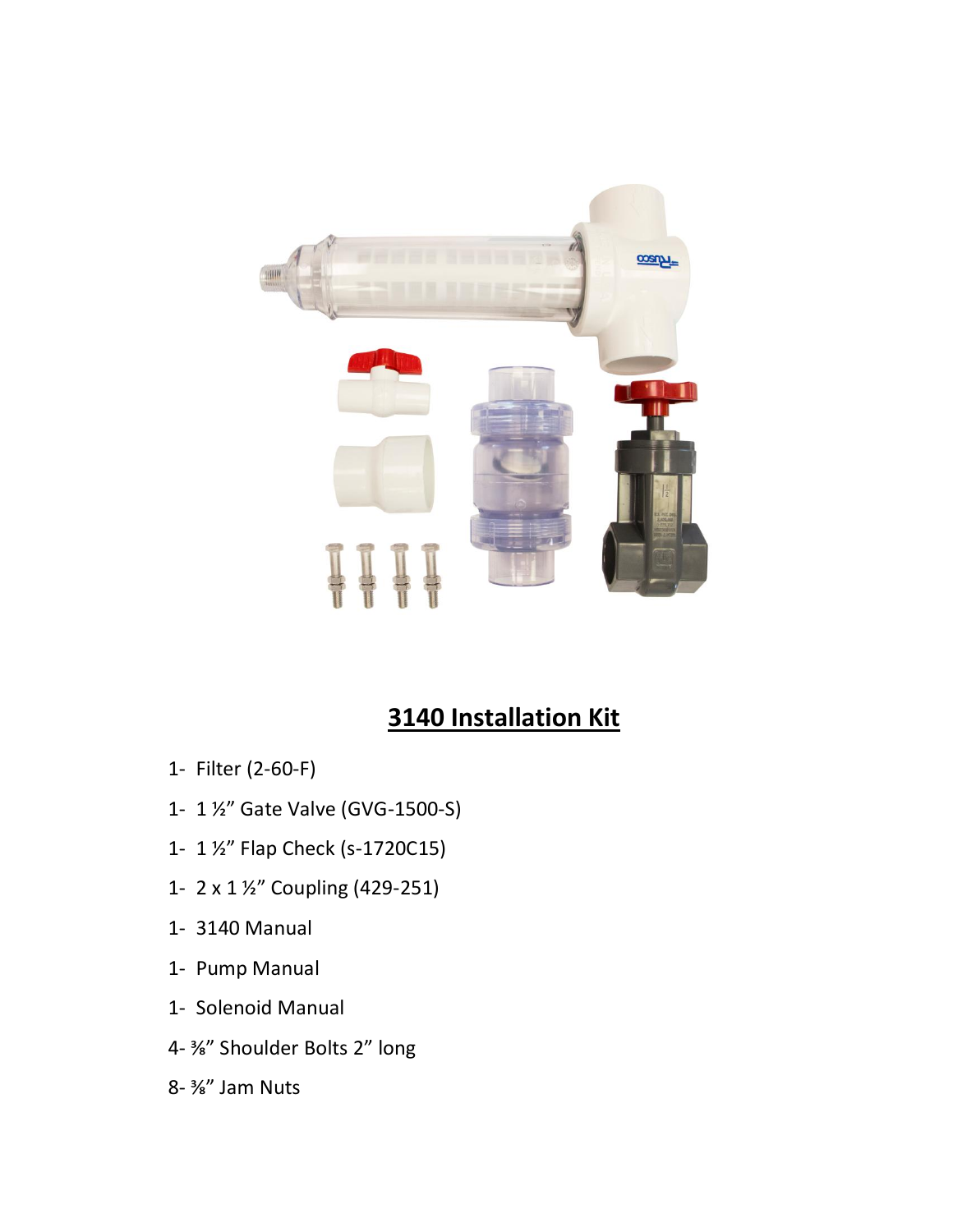## **Installation Instructions**

1.Uncrate, remove from pallet, and check for damage that may have occurred during shipping.

2. Locate chlorinator in adequately ventilated area and on level ground. If system is in area subject to standing water, then system should be raised above standing water. Adjust leveling feet as necessary.

3. All systems are tested in full operation at the factory, however fittings may loosen during shipping. Before Installing System, hand-tighten all fittings and pipe unions. The inlet bracket will need to be attached w/the provided screws.

4. Use 2" piping for the chlorinator inlet and outlet piping to ensure ample supply of water. Use isolation valves at main system connections.

5. Install the check valve on the discharge line from the chlorinator.

6. Connect cords to proper power source and controller source. Plugs are labeled.

## **NOTE: IF A HIGH PRESSURE WEBTROL PUMP IS ORDERED, A LARGER CAPACITY PUMP CONTACTOR IS INSTALLED IN THE ELECTRICAL BOX AND NO CORD/PLUG IS PROVIDED AS A 25 AMP CIRCUIT IS REQUIRED.**

7. Once the power and water input and output connections are in place, open isolation valves and check for leaks. Supply water will begin filling the tank through the float valve. This will automatically prime the pump. (Any air initially in the pump will vent into the solution tank through the blue prime line.)

8. Turn system on using the chemical controller

9. Open the pump discharge valve slightly to start water flow through system.

10. Open inlet valve and set to desired flow rate.

11. Slowly, and in small increments, continue to open the discharge valve, and adjust inlet valve as necessary to get desired inlet flow.